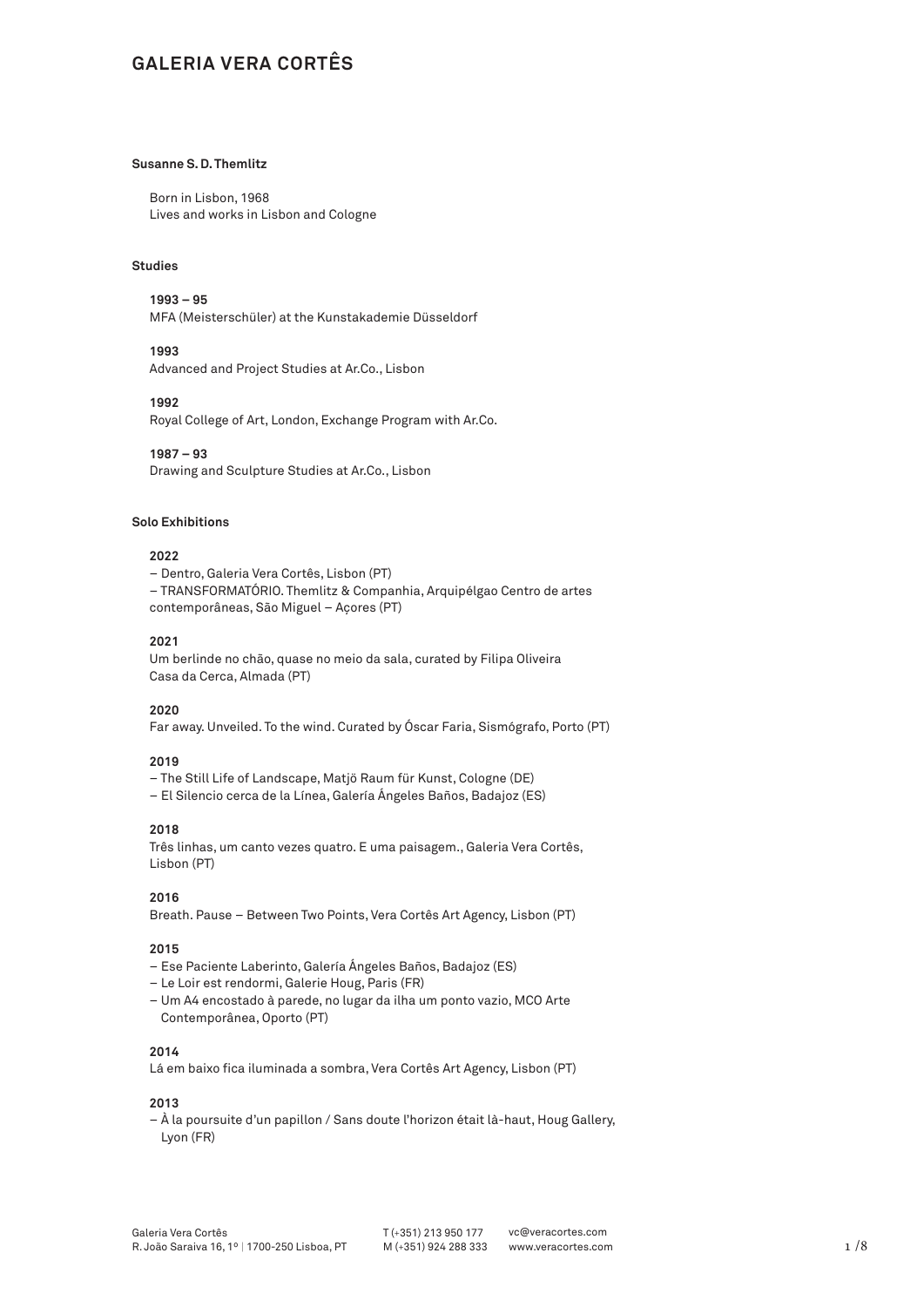– Oh!, Aranapoveda Gallery, Madrid (ES)

– Still Alive (se bifurcan y solapan), Ángeles Baños Gallery, Badajoz (ES)

#### **2012**

Drei Zeichnungen und ein Wesen, Galerina Steiner, Berlin (DE)

#### **2011**

Entre o Tempo, Vera Cortês Art Agency, Lisbon (PT)

# **2010/11**

Entre el Tiempo, Museum for Modern Art Santander (ES)

# **2010**

- 4 Containers, 1 Drawing and One Landscape / On Board of Victor Hugo, P28, Lisbon (PT)
- Silence / 5 elements in bronze and aluminium, probably detached from a graphite and oil drawing, yet to be realized, Ermida Nossa Senhora da Conceição, Lisbon (PT)

#### **2009**

- Migratory Landscape / Quand le chat est parti, les souris dansent, MCO Arte Contemporânea, Oporto (PT)
- O Estado do Sono (The State of Drowsiness), Paiol / Museum for
- Contemporary Art, Elvas (PT)
- At Eye Level, Vera Cortês Art Agency, Lisbon (PT)

### **2008**

– O Estado do Sono (The State of Drowsiness), Pavilhão Branco / Municipal Museum, Lisbon (PT)

### **2007**

The Vertebral & The Invertebrate II , MCO Arte Contemporânea, Oporto (PT)

# **2006**

- Extroversão, Vera Cortês Art Agency, Lisbon (PT)
- O Estado do Sono (The State of Drowsiness), Culturgest, Oporto (PT)
- Of Subterranean Life, Casa da Cerca, Almada (PT)
- Themlitzarium, Casa das Artes, Tavira (PT)

### **2005**

- Metamorfopsia Dois Mil e Cinco, Carmona e Costa Foundation, Lisbon (PT)
- Vertebrados e Invertebrais, Ponte de Sôr Municipal Library, Ponte de Sôr (PT)

### **2004**

- Zeit Paradies, Carla Stützer Gallery, Cologne (DE)
- Paraíso Público / Zeit Paradies, Emmerico Nunes Cultural Centre, Sines (PT)

# **2003/04**

Anthropophobies & Etholomanies / Anonymous Rivals Borderers, Flottmannhallen, Herne (DE)

#### **2003**

- Modus Vivendi. Genus Mutabile / Anonymous Venetical Creatures, Luís Serpa Gallery, Lisbon (PT)
- Ignoramus et Ignorabimus / Lunar Documentation, Promontório Gallery, Lisbon (PT)
- Video, Slowmotion, ESTGAD, Caldas da Rainha (PT)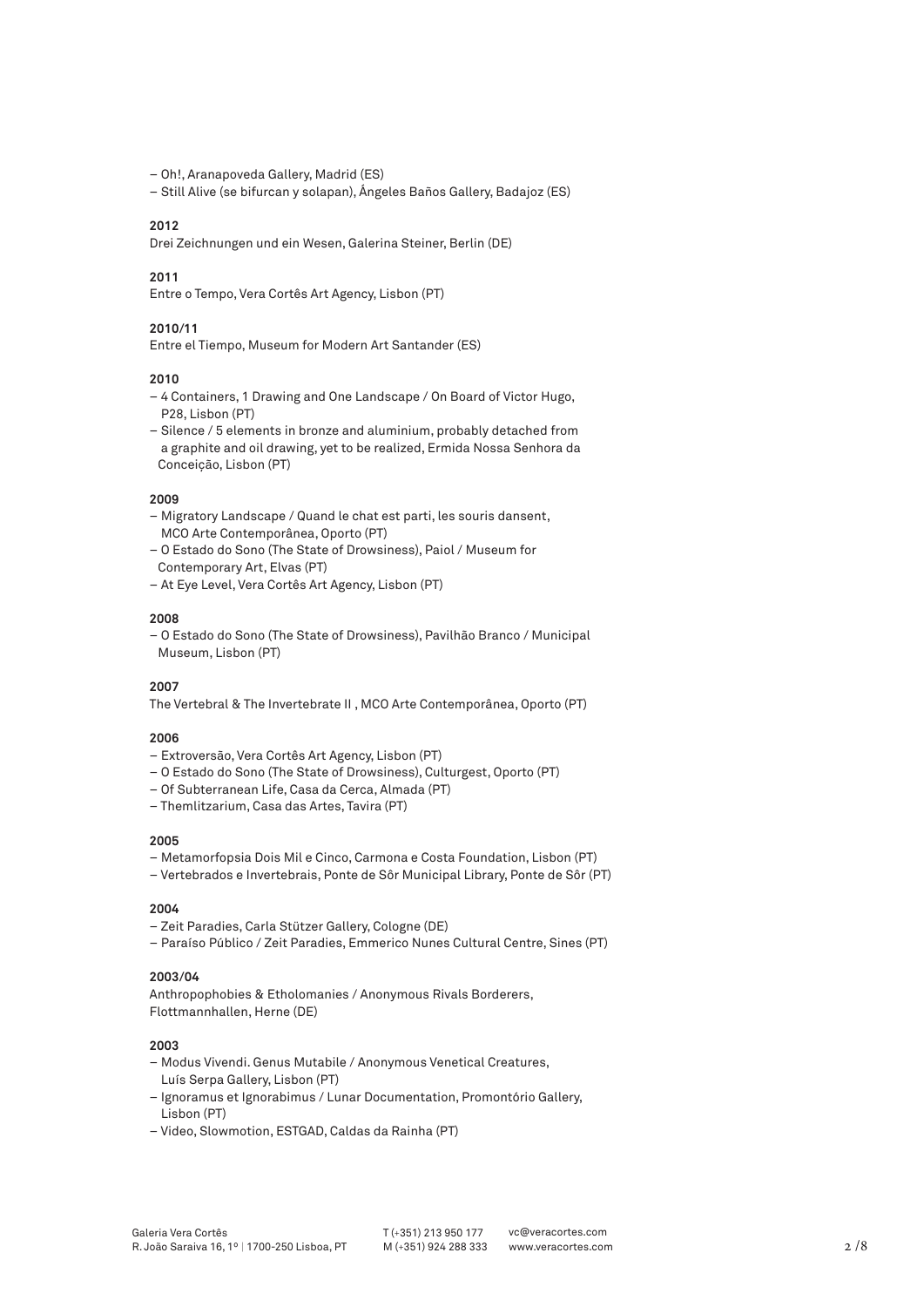From the Private Life of the Parasites, Outsiders and Borderes, Carla Stützer Gallery, Cologne (DE)

#### **2000**

- The Egomaniacs and the Imperfects, Manuel Ojeda Gallery, Las Palmas (ES)
- The Egomaniacs and the Imperfects, Luís Serpa Projectos Gallery, Lisbon (PT)

#### **1999**

- Quiproquo After the Marvellous Travels of Georges Méliès, Chiado Museum, Lisbon (PT)
- The Good, the less Good and other Survivors, Schneiderei Gallery, Cologne (DE)

#### **1998**

Portable Landscapes • Strange Things Happen When You Are Abroad, Bores & Mallo Gallery, Cáceres (ES)

### **1997**

Für Fremde, Konrad Mönter Gallery, Meerbusch (DE)

#### **1996**

- Sculpture, Schneiderei Gallery, Cologne (DE)
- Espectros, Luís Serpa Gallery, Lisbon (PT) Fontes
- Fontes, Associação dos Arquitectos de Portugal, Lisbon (PT)

# **Group Exhibitions**

#### **2022**

– Festa. Fúria. Femina. – Obras da Coleção FLAD, curated by António Pinto Ribeiro and Sandra Vieira Jürgens, Arquipélago – Centro de Artes

Contemporâneas, Azores – Tout Ce Que Je Veux. Artistes Portugaises de 1900 à 2020. Curated by Helena Freitas and Bruno Marchand, Centre de Création Contemporaine Olivier Debré,

Tours (FR)

– Este mundo não nos pertence. Obras da Coleção Isabel Moura e Fernando Pereira, curated by Miguel von Hafe Pérez, Espaço João Espregueira Mendes, Oporto (PT)

– Site specific intervention for Retrosaria Bijou in collaboration with the project "Artistas Plásticos – Lojas com História. Coleção Primavera – Verão" Retrosaria Bijou, Lisbon (PT)

– EAT&ART, Museu e Igreja da Misericórdia do Porto, Oporto (PT)

– Katja Davar & Susanne S. D. Themlitz, From the Forest Floor, Galerie Alex Serra, Köln (GER)

# **2021**

– O Pequeno Mundo,a partir da Coleção da Caixa Geral de Depósitos, curated by Sérgio Mah, Culturgest, Lisbon, Portugal

– Specific Objects – Works from the Figueiredo Ribeiro Collection – Part 1, curated by Ana Anacleto and João Silvério, MIAA, Museu Ibérico de Arqueologia e Arte de Abrantes (PT)

– Cangiante – a partir da Colecção da Caixa Geral de Depósitos, curated by Antonia Gaeta, Centro de Arqueologia e Artes de Beja, Portugal

– Entre as Palavras e os Silêncios – Obras da Coleção Norlinda e José Lima, curated by Luísa Soares de Oliveira, Centro Cultural de Cascais, Portugal – Tudo o que eu quero – Artistas portuguesas de 1900 a 2020, curated by

Helena de Freitas and Bruno Marchand, Calouste Gulbenkian Foundation, Lisbon, Portugal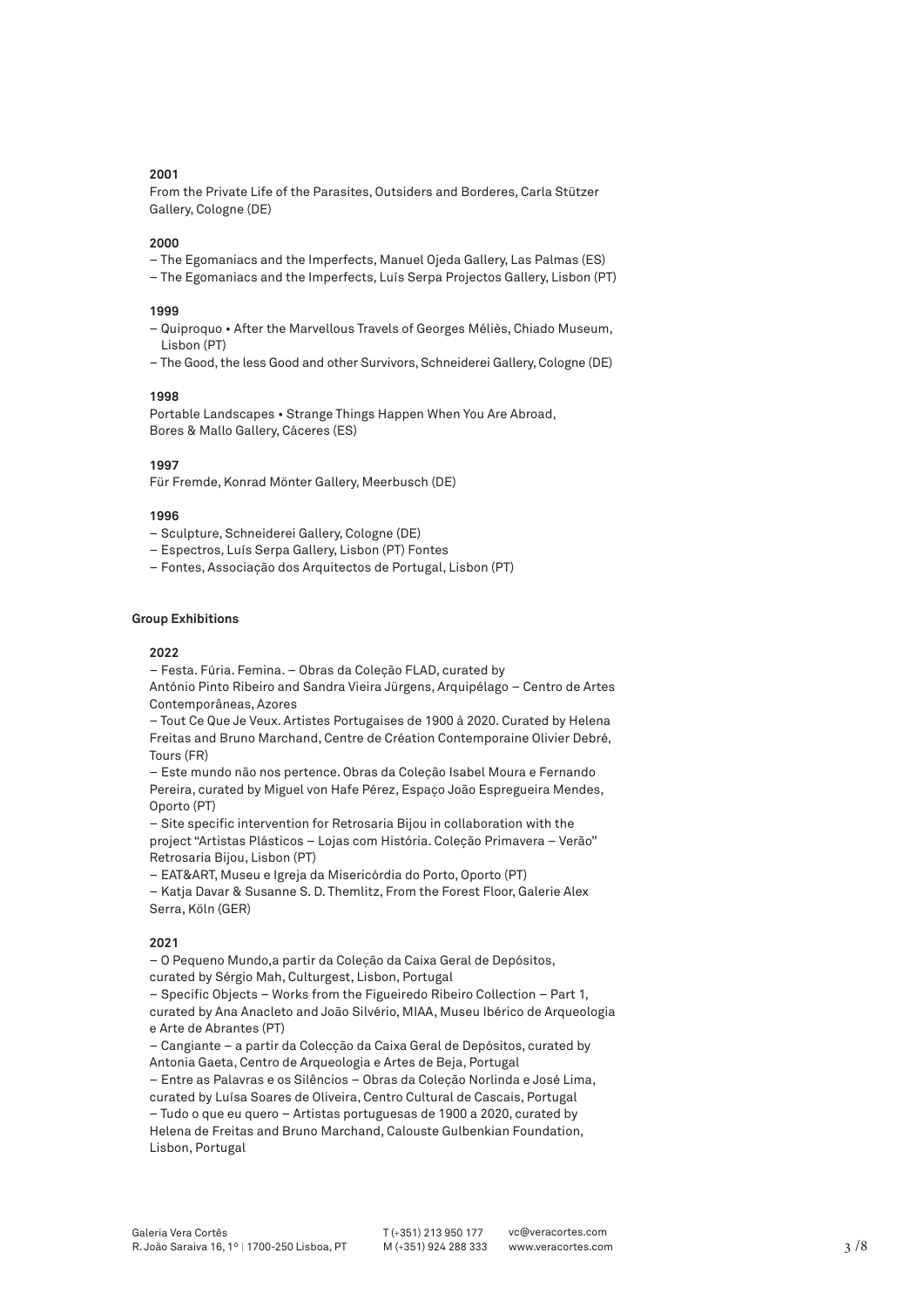– O pequeno mundo, a partir da Coleção da Caixa Geral de Depósitos, curated by Sérgio Mah, Museu de Arte Contemporânea Nadir Afonso, Chaves,Portugal

– João Louro + Susanne S. D. Themlitz, Galeria Vera Cortês, Lisbon (PT)

– Blue is hot and red is cold, Galerie Frank Schlag & Cie., Essen, Germany

– Colección A. Espacio de confluencias. Curated by Maria Arregui Montero Sala de la Provincia de la Diputación de Huelva, Huelva, Spain

### **2019**

– Blue is hot and red is cold, Kunstakademie Düsseldorf, Düsseldorf, Germany

– A Metade do Céu, Museu Arpad Szenes - Vieira da Silva, Lisbon, Portugal

– Studiolo XXI - Desenho e afinidades, curated by Fátima Lambert, Fundação Eugénio de Almeida, Évora, Portugal

#### **2018**

– The Conspiracy of Forms: Works from the Serralves Collection, Terminal de Cruzeiros do Porto de Leixões, Matosinhos (PT)

– Second Nature / Portuguese Contemporary Art from the EDP Foundation Collection, The Kreeger Museum, Washington (USA)

– Intersticial: Diálogos no Espaço entre Acontecimentos, The Norlinda e José Lima Collection, Oliva Creative Factory, S. João da Madeira (PT)

– Campo de Visão, Torreão Nascente, Galerias Municipais. Lisbon (PT)

– Variations portugaises, Abbaye Saint André - CAC Meymac, Meymac (FR)

– Drawing Correspondences, Drawing Now / Carreau du Temple, Paris (FR)

# **2017**

– Uma Coleção = Um Museu | 2007–2017, 10 anos do Museu de Arte Contemporêna de Elvas (MACE) – Coleção António Cachola, Elvas (PT)

– Art as an Experience of the Real / Personal collection of Ivo Martins from the Serralves Museum, International Arts Centre José de Guimarães CIAJG, Guimarães (PT)

– Os deuses debruçam-se do parapeito da escada, Casa Fernando Pessoa, Lisbon (PT)

*–* VER – Travessa da Ermida, curated by Paulo Longo and Mariana Salgueiro Lagar de Varas, Idanha-a-Velha (PT)

*–* The Sibyl's Gaze - Corporality and Transfiguration, Museu do Oriente, Lisbon (PT)

# **2016**

– Inselunendlichkeit, Galerina Steiner, Berlin (DE)

- Second nature, curated by Luísa Especial and Pedro Gadanho, MAAT, Lisbon (PT)
- Convidados de verão, curated by Penelope Curtis e Leonor Nazaré, Calouste Gulbenkian Museum, Lisbon (PT)
- Shadows, masks and puppets from The Puppet Museum, Cordoaria Nacional, Lisbon (PT)
- Women at work, curated by Claudia Cosmo, ROMPONE kunstsalon, Cologne (DE)

– There is no Why, there is no I - Body and Physicality in the Norlinda and José Lima Collection, Centre for Contemporary Culture, Castelo Branco (PT)

– XXV Aniversary of ARTSANTADNER, Municipal Exhibition Palace, Santander (ES)

– Periplos Arte portugués de hoy, CAC Centro de Arte Contemporáneo Málaga (ES)

# **2015**

– Perfilar la idea, curated by Óscar Alonso Molina, Museo de Huelva, Huelva (ES)

– Moderno & medieval camuflado, curated by Miguel von Hafe Pérez, Jardins Efémeros Festival, Museu Nacional Grão Vasco, Viseu (PT)

– Um horizonte de proximidades, Arquipélago - Centre of Contemporary Art , Azores (PT)

- Cadavre Exquis, Casa das Artes, Tavira (PT)
- Entre Milenios, Museum of Contemporary Arta Santander (ES)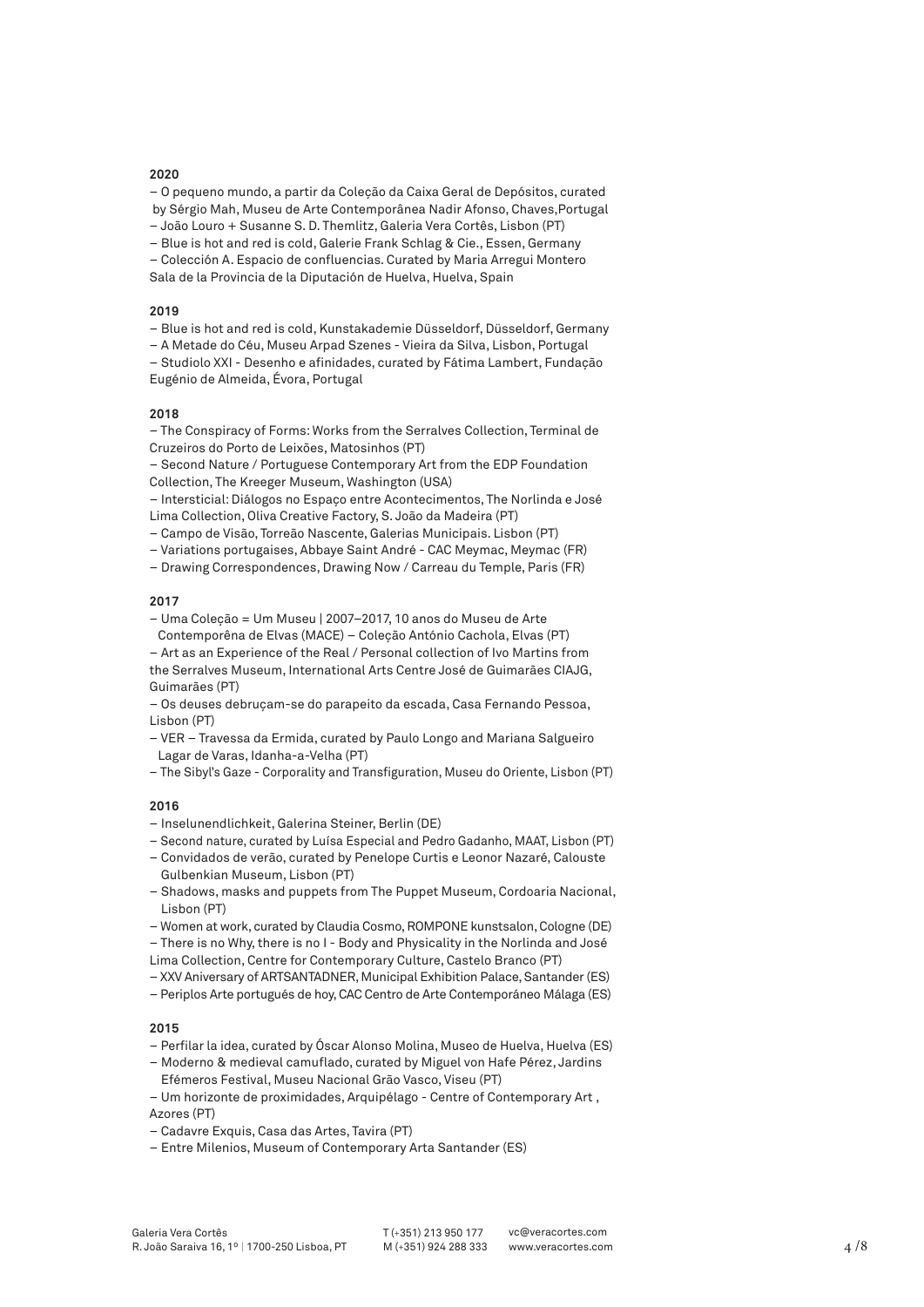- Alligators all Around / 5 x 3, Kunstraum, Düsseldorf (DE)
- Acervo, The Navacerrada Collection, Art Centre Alcobendas, Madrid (ES)
- Printing Matters, Graphik-Kabinett, Bachnang (DE)
- The António Cachola Collection at the Museum of Contemporary Art MACE, Elvas (PT)
- Shown or to be Shown, Houg Gallery, Lyon (FR)

# **2013**

- Sentido em deriva / Works from the Collection Caixa Geral de Depósitos, Culturgest, Lisbon (PT)
- 2Q13 Women Artists / Women Collectors, Lloyds Club, London (GB)
- It's a Women's World II, Martina Kaiser Gallery, Cologne (DE)
- Private Appearences, Apard Szenes Vieira da Silva Foundation, Lisbon (PT)
- Um retrato quase apagado, Cerveira Biennial Foundation, Vila Nova de Cerveira (PT)
- Foundation, Casa das Artes, Tavira (PT)
- Collecting Mushrums is a Dangerous Attitude, Luís Serpa Gallery, Lisbon (PT)

# **2012**

- Artist's Books, Ángeles Banos Gallery, Badajoz (ES)
- The Brocense Art Award, El Brocense, Cáceres (ES)
- Infinite Tasks. When Art and Book Unbind Eachother, Calouste Gulbenkian Museum, Lisbon (PT)
- Dyssomnia / Experimentierzimmer, Hans-Peter-Zimmer Foundation, Düsseldorf (DE)
- Otras Flores del Mal, Aranapoveda Gallery, Madrid (ES)
- Outdoor, Lisbon and Oporto (PT)
- O Fim do Mundo, Abaye Neumünster Abbey, Luxemburg (L)
- Artist's Books, Ángeles Banos Gallery, Badajoz (ES)
- The Brocense Art Award, El Brocense, Cáceres (ES)
- Infinite Tasks, When Art and Book Unbind Eachother, Calouste Gulbenkian Museum, Lisbon (PT)

# **2011**

- Todo lo visible mi afecta, Ángeles Baños Gallery, Badajoz (ES)
- Roads to Whatever / Works from the CAM Collection, Calouste Gulbenkian Fundação, Lisbon (PT)
- Eu Podia Fazer Isto, Espaço Atmosferas, IPA, Lisbon (PT)
- Gabinete de Curiosidades #1/ Constkamer, Luís Serpa Projectos Gallery, Lisbon (PT)

# **2010**

- The Collection of António Cachola, Berardo Museum, Lisbon (PT)
- And Than Again, Pavilhão Preto, Municipal Museum, Lisbon (PT)
- Invisible Lines, Rua Cavaleiros Espora Dourada, Torres Vedras (PT)
- Banyan Project, Kunstgalerie Fürth (DE)
- Banyan Project, Fiji Museum (FJ)
- Banyan Project, Cook Islands Museum (CK)
- Marginália, d'aprés Edgar Allan Poe, Plataforma Revólver, Lisbon (PT)
- O dia mais longo do ano, Municipal Theatre, Almada (PT)
- She is a Femme Fatale, Berardo Museum, Lisbon (PT)
- BES, Lisbon (PT)
- Além do Tempo, Dentro do Museu, Nacional Museum Soares dos Reis, Oporto (PT)
- Dialogue Boxes on Street Windows, Faro (PT)
- Our Time / Video Screening Project, Smallbox, Psychiatric Hospital Centre, Lisbon (PT)
- 16 Anos de Cumplicidade na Arte, Arts' and Culture Centre, Ponde de Sôr (PT)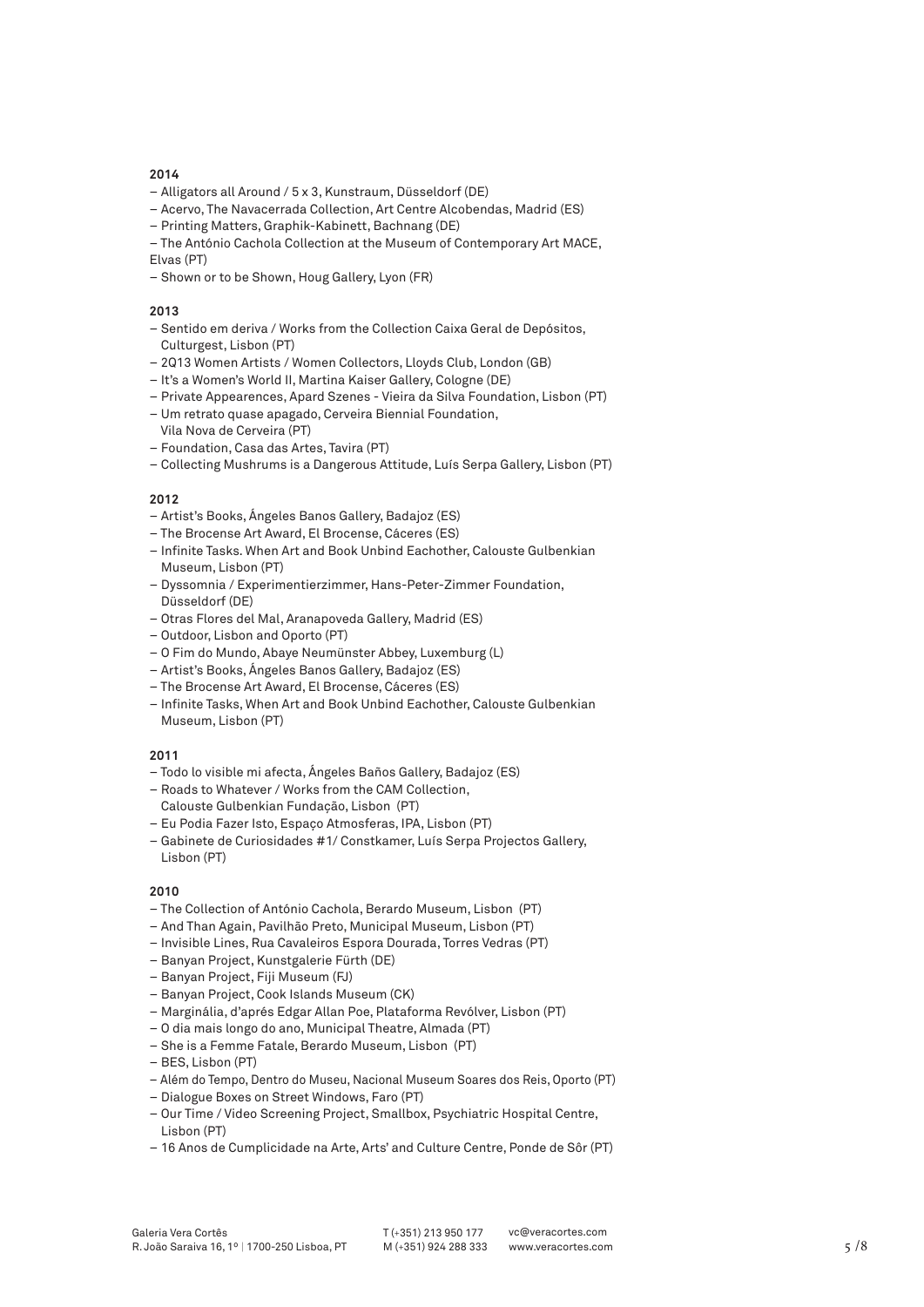- Diferença e Simulacro, Junho das Artes, Óbidos (PT)
- Banyan Project, The Paul Gauguin Museum / Centre des Metiers d'Art Tahiti (PF)
- Banyan Project, Körnerpark Gallery, Berlin (DE)
- Banyan Project, National Gallery Bangkok (TH)
- Lá Fora, Electricity Museum, Lisbon (PT)

- Dibujo Contemporáneo, Centenera Jaraba Foundation, Alovera (ES)
- Aquilo Sou Eu, Carmona & Costa Foundation, Lisbon (PT)
- Domésticos e Selvagens, MCO Arte Contemporânea, Oporto (PT)
- Sovereign European Art, Sommerset House, London (GB)
- X Mostra International Union Fenosa, MACUF, A Coruña (ES)
- Quel Air Clair.../ The Ar.Co Collection, Pavilhão Preto / Municipal Museum, Lisbon (PT)
- Lá Fora, Museu da Presidência, Viana do Castelo (PT)
- Parangolé, Museum for Contemporary Art Patio Herreriano, Valladolid (ES)
- Bichos, Entre o Homem e Animal, Rafael Bordallo Pinheiro Museum, Lisbon (PT)

### **2007**

- Banyan Project, BHU University, Varanasi (IN)
- Banyan Project, Meta House, Phnom Penh (KH)
- Open Garden, Palácio de Belém, Lisbon (PT)
- Amadeo de Souza-Cardoso Award, Municipal Museum, Amarante (PT)
- O Banquete, Vera Cortês Art Agency, Lisbon (PT)
- Transfer, Palácio da Galeria, Tavira (PT)
- BES Photo, Centro Cultural de Belém, Lisbon (PT)
- Watercolour Show, MCO Arte Contemporânea, Oporto (PT)
- Armanda D Ângela F Ana V Fernanda F Maria L Susanne T, Centro Cultural de Lagos, Lagos (PT)

### **2006**

- Über Kopf, Flottmannhallen, Herne (DE)
- Acchrochage 2, Palácio de Santos, French Embassy, Lisbon (PT)
- Finalmente, Carla Stützer Gallery, Cologne (DE)

### **2005**

- The Social Contract, Bordallo Pinheiro Museum, Lisbon (PT)
- Platen, Themlitz, Walter, Boisseréestraße 5, Cologne (DE)
- Imaginary Lives, Calouste Gulbenkian Museum, Lisbon (PT)
- Finalmente, Carla Stützer Gallery, Cologne (DE)
- Entre Duas Luzes, Parliament, Lisbon (PT)

### **2004**

- Horizonte(s), 20 Years Luís Serpa Projectos Gallery, Cordoaria Nacional, Lisbon (PT)
- Die Jägerprüfung, Peter Tedden Gallery & Kunstverein Oberhausen, Oberhausen (DE)
- Wild Life, Sommerpalast, Neuss (DE)

#### **2003**

- Videolounge, part of the exhibition of Hans-Peter Feldmann, Museum Ludwig,
- Cologne (DE)
- Colecção de Arte Contemporânea da Caixa Geral de Depósitos, MEIAC, Badajoz (ES)

# **2002**

– Zum Jahresende, Carla Stützer Gallery, Cologne (DE)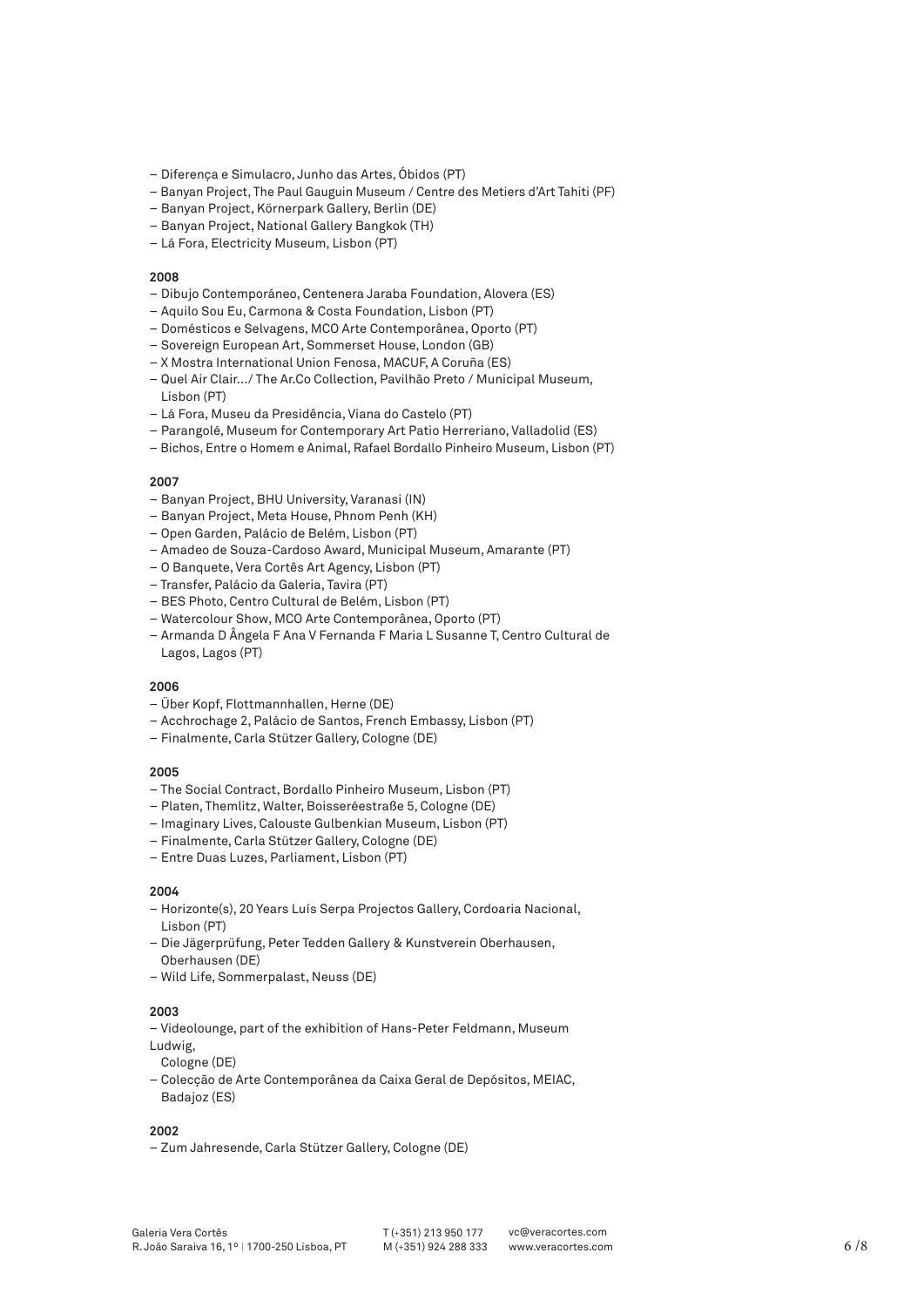- Drawing Award, Vieira da Silva Museum, Lisbon (PT)
- Acchrochage/Sculpture, Luís Serpa Gallery, Lisbon (PT)
- Acchrochage/Drawing, Luís Serpa Gallery, Lisbon (PT)
- Contemporary Art Acquisitions of the Caixa Geral de Depósitos, Culturgest, Lisbon and Oporto (PT)
- Some People, Carla Stützer Gallery, Cologne (DE)

- Köln Kunst 6, Josef-Haubrich-Kunsthalle, Cologne (DE)
- A Imagem do Momento, Pavilhão Branco, Municipal Museum, Lisbon (PT)
- –Sculpture Award, D. Luís I Foundation, Cascais (PT)
- 2001: Odisseia no Tempo, Luís Serpa Projectos Gallery, Lisbon (PT)

#### **2000**

- Depósito, Casa Fernando Pessoa, Lisbon (PT)
- Spanding an Intire Ocean, Culturgest, Lisbon (PT)
- O Centre de Art em Montrouge, Sociedade Nacional de Belas Artes, Lisbon (PT)
- Sala do Veado, Natural History Museum, Lisbon (PT)
- Salon D'Art Contemporain, Centre Culturel et Artistique de Montrouge (FR)

#### **1999**

- Le Dernier Cri 99/00, Carla Stützer Gallery, Cologne (DE)
- Accrochage, Luís Serpa Projectos Gallery, Lisbon (PT)
- Review Preview, Gallery Schneiderei, Cologne (DE)
- The Good, the less Good and other Survivors, Bienal da Maia (PT)
- Marae, Enschede (NL)

#### **1998**

- Seltsam, Lieblingsort Köln, Schnütgen-Museum, Cologne (DE)
- A Figura Humana na Escultura Portuguesa do Séc. XX, Oporto (PT)
- Drawings, Schneiderei Gallery, Cologne (DE)

#### **1997**

- Imagem sem Imagem, Museu de Évora (PT)
- …expecting, from where the wind blows, Bremen (DE)

#### **1996**

- Hors Catalogue, Maison de la Culture d'Amiens (FR)
- Artists' Books, National Library Austria, Vienna, Austria (A)
- Bildloses Abbild, Gütersloh (DE)
- Kunstaanmoedigingsprijs Amstelveen, Amsterdam (NL)

### **1995**

- Paula Soares & Susanne Themlitz, Luis Serpa Gallery, Lisbon (PT)
- VI Bienal Caldas da Raínha, Caldas da Rainha (PT)
- Luisenstraße 25, Studios A.R. Penck, Düsseldorf (DE)
- Formas únicas da Continuidade no Espaço, Luis Serpa Gallery, Lisbon (PT)
- Salon D'Art Contemporain, Centre Culturel et Artistique de Montrouge (FR)

#### **1993**

- V Bienal Caldas da Raínha, Caldas da Rainha (PT)
- Finalistas do Ar.Co., Ministry of Finance, Lisbon (PT)
- 4 aus Lissabon, Janine Mautsch Gallery, Cologne (DE)

# **1992**

Ar.Co.'s Awardees in the Royal College of Art, Calouste Gulbenkian Foundation, Lisbon (PT)